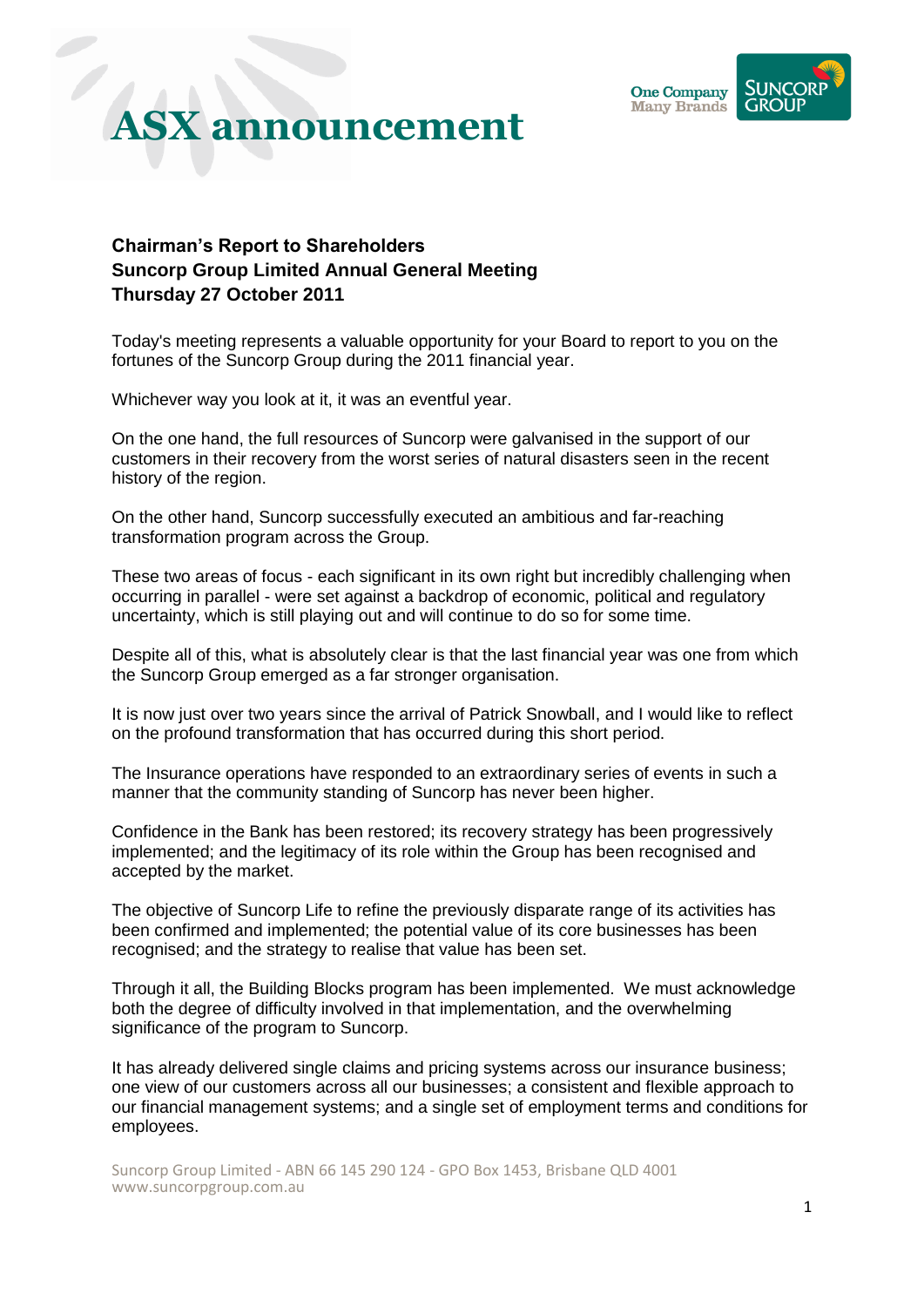

In each of its components, this program represents fundamental change, change that makes possible the full realisation of the value inherent in the corporate transactions that Suncorp has undertaken over the years.

The NOHC restructure has introduced a new dimension of transparency and simplicity and, in supremely trying times, the balance sheet has not only been stabilised but substantially strengthened.

As a consequence, there is today a resurgence of confidence in Suncorp, and there is tangible evidence and expression of that confidence within the markets, the rating agencies and the regulators.

The progress that was made in strengthening its business underpinned Suncorp's outstanding response to the succession of natural disasters in Australia and New Zealand, which commenced with the first earthquake in Christchurch in September 2010.

These events, which resulted in over 100,000 claims with a value of approximately \$4 billion, tested the organisation as never before, and I could not be more proud of the manner in which Suncorp people responded.

From the insurance and banking teams, who were on the ground in flood and cyclone affected regions within 24 hours, to the employees who took insurance claims from home when call centres were inaccessible due to rising flood waters, there are countless examples of Suncorp people going far beyond the everyday to help our customers in their time of need.

The occurrence of natural disasters through the course of the year has challenged the insurance industry generally.

While we at Suncorp were proud of the manner in which the comprehensive flood cover in the majority of our brands responded to the circumstances, improvements across the industry are called for.

Matters that must be addressed include the clarification of flood cover throughout the industry, the implementation and availability of comprehensive flood mapping, the introduction of effective flood mitigation and the application of comprehensive planning regulations that recognise and take into account unmitigated risks, whether of flood, bushfire or earthquake.

But with the lessons of the past year learnt, the insurance industry is well placed to provide the protection its customers seek. Government intervention and participation in the industry would be a backward and dangerous step.

The direct and associated costs of natural disasters inevitably had an impact on the Group's financial outcome for the year with net profit after tax of \$453 million, down from \$780 million last financial year.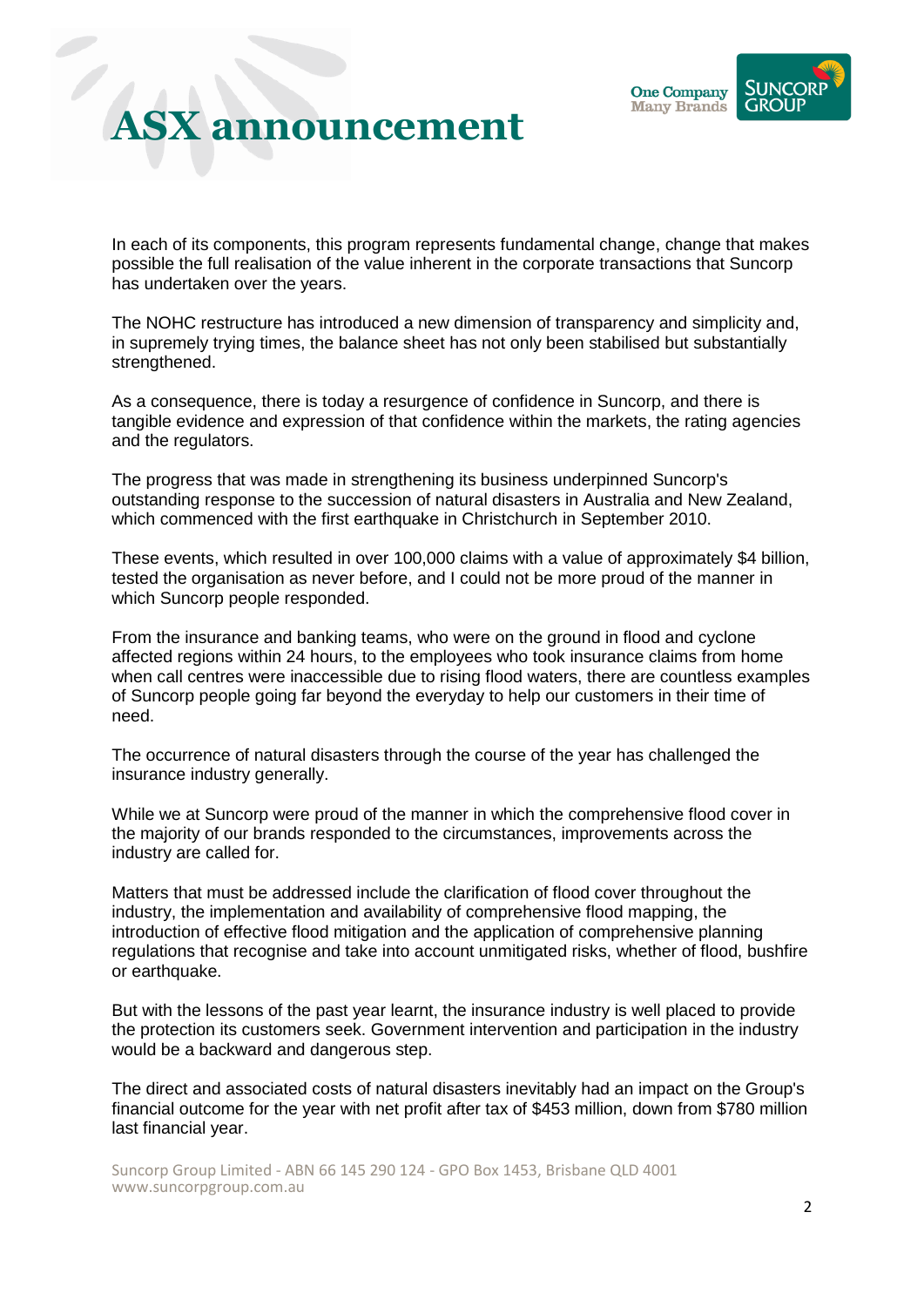

The businesses continued, however, to perform strongly and remain on track to achieve the growth plans we outlined to the market and shareholders in May 2010.

In General Insurance, profit after tax was \$392 million despite natural hazard claims that were \$325 million above allowances and additional reinsurance protections costing \$232 million.

The general insurance businesses completed their move to functionally aligned, customerfocused structures, delivering growth and using their scale to lead in pricing and claims response capability.

In the Core Bank, profit after tax was \$259 million, with the net interest margin and margin against lending assets both increasing. Lending growth was marginally above system level.

The non-core Bank run-off progressed ahead of expectations with total lending reducing by \$4.9 billion for the year to \$7.7 billion, in turn generating an increase in available capital. Impairment losses were also down significantly, from \$428 million to \$274 million for the year.

Suncorp Bank is on track to deliver the greater than 15% Return on Equity it has targeted in the Core Bank. It continued the roll out of new branches with 21 new sites opened as part of a commitment to double the branch footprint and treble the number of customers in New South Wales and Western Australia.

In Life Insurance, the after tax profit was \$149 million. Disability claims and lapse experience impacted the Suncorp Life result but, in both areas, the second half experience showed improvement over the first half.

The Board's confidence in the underlying performance of the business enabled us to increase the dividend payout ratio to 50% to 70% cash earnings excluding divestments and pay an ordinary dividend of 20 cents per share for the second half.

This took ordinary dividends for the full year to 35 cents per share, at the top end of our revised payout ratio. This payment was in line with the 2010 financial year, despite the impact of the natural hazard events on our net profit.

Nowhere is Suncorp's transformation more apparent than when considering the quantum and quality of capital supporting the Group's balance sheet. We concluded the 2011 financial year with the NOHC structure in place and capital levels well above the targets we set for the operating businesses and the Group.

The policy of the Board is that a prudent margin, depending on the circumstances, over and above those targets will still be retained, but capital surplus to those amounts will be returned to shareholders.

Suncorp Group Limited - ABN 66 145 290 124 - GPO Box 1453, Brisbane QLD 4001 www.suncorpgroup.com.au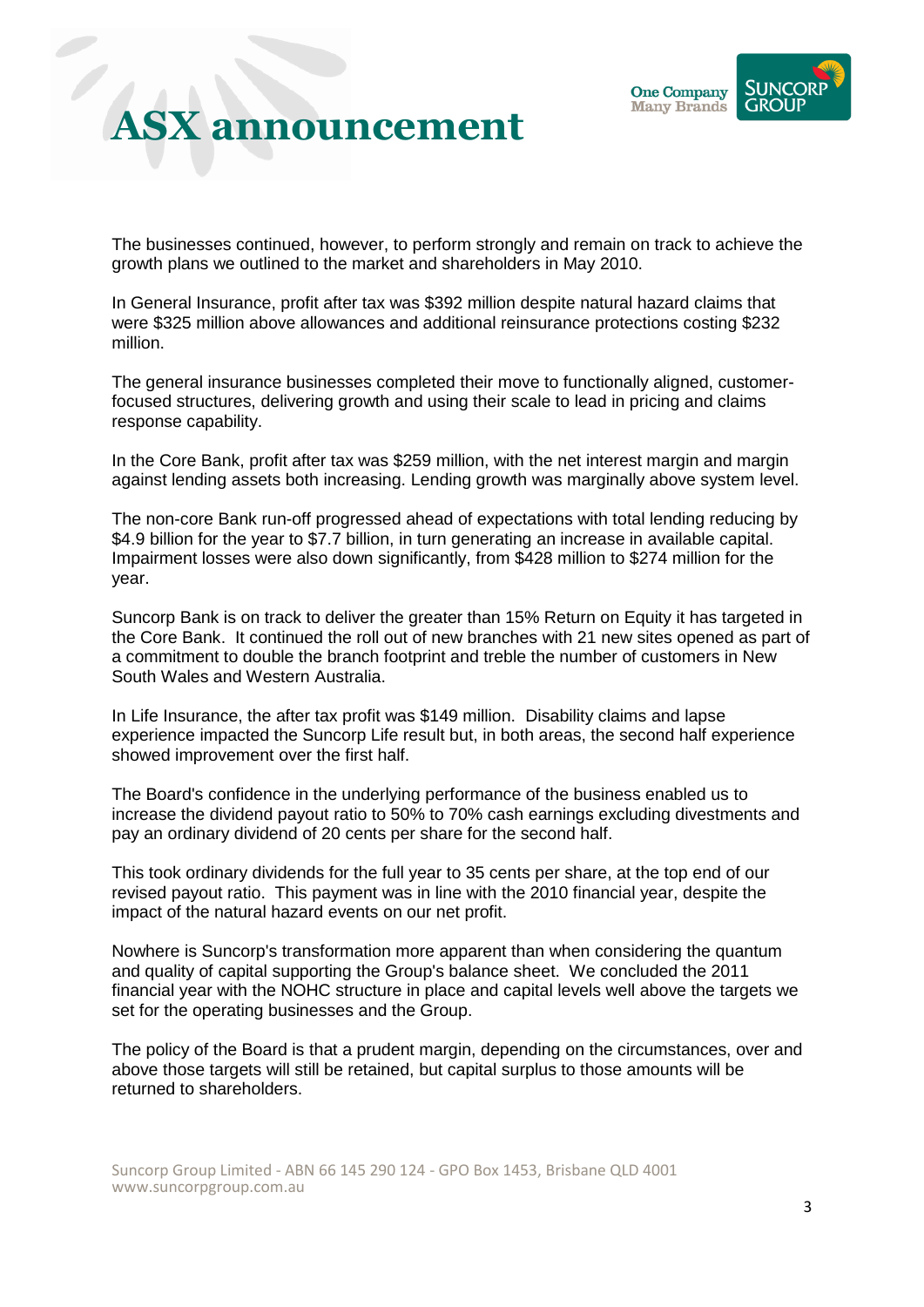

As I said in my letter to shareholders in August, in more stable circumstances, we would have anticipated a return of capital at the full year but, given ongoing upheavals on global financial markets, the Board decided to retain the full amount of our surplus of capital as a further protection against short-term uncertainty and volatility.

This position will be reviewed as markets stabilise, and in doing so the Board will be mindful of the high balance of franking credits we currently hold on behalf of shareholders.

In August 2011, Stuart Grimshaw resigned from the Board to take up the role of CEO of the Bank of Queensland. We wish him well in that position.

Stuart brought past operational experience in the banking industry, and my retirement reduces the Queensland geographic representation on the Board. New appointments to address these matters are under consideration.

This is my last AGM as Chairman and a director of Suncorp.

The Suncorp of today bears little resemblance to the organisation that I joined in 1995 as a Director on the Metway Bank Board.

Since then, the Group has evolved from a Queensland-based and focused bank to a comprehensive financial services organisation with operations throughout Australia and New Zealand.

Suncorp remains with its heart in Queensland, but is now one of Australia's largest listed companies, with each of its businesses playing an important part in the financial landscape of Australia and New Zealand.

Suncorp has accomplished much over the past 16 years. It has, on occasions, been severely challenged, but it has always responded to those challenges with resilience and determination.

Today, the Group is strong. It is strong in its brands; it is strong in its processes; it is strong in its balance sheet; it is strong in its people and it is strong in its leaders.

I am proud to have played a role in its development and I have enormous confidence in its future.

Your incoming chairman, Ziggy Switkowski, is an experienced and effective leader who has proven himself in the corporate world and as a non-executive director, here at Suncorp and elsewhere.

He will provide great leadership to the Board and support to Patrick and his executive team as Suncorp continues to deliver on its undoubted potential.